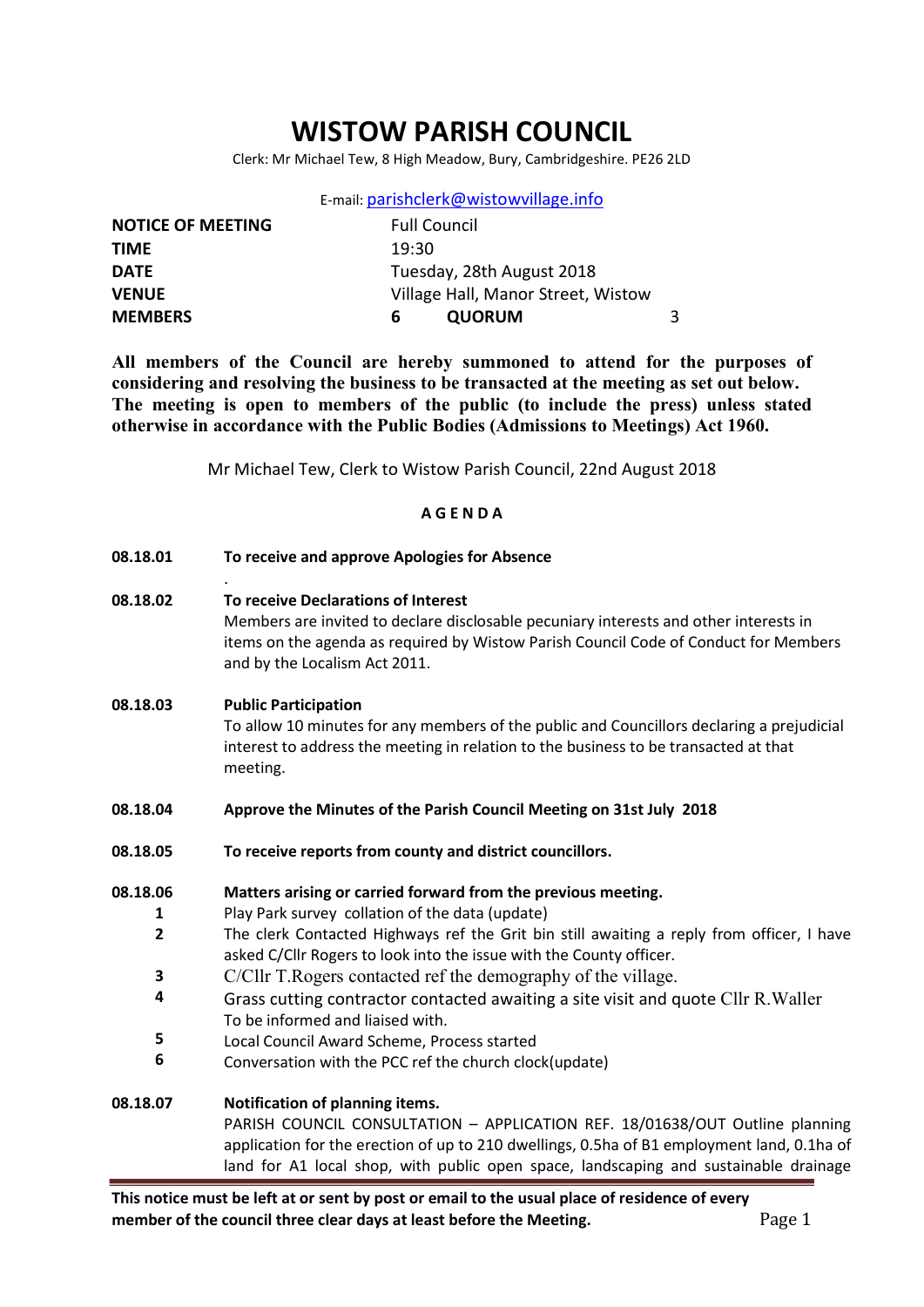systems (SuDS) and two vehicular access points from Ramsey Road, following the demolition of one residential dwelling. All matters reserved except for means of access Land At And Including 39 Ramsey Road And South And West Of Ramsey Road Warboys

## 05.18.08 Finance To approve accounts for payment: 28<sup>th</sup> August 2018

| Date       | Ref. No. | Pavee         | <b>Description</b>   | Amount |
|------------|----------|---------------|----------------------|--------|
| 28/08/2018 | 368      | CGM           | <b>Grass cutting</b> | 465.60 |
| 28/08/2018 | 369      | <b>Nalc</b>   | <b>LCAS</b>          | 60.00  |
| 28/08/2018 | 370      | <b>Mr Tew</b> | <b>Clerks Wages</b>  | 296.00 |
|            |          |               |                      |        |

To note income received: No income Received in the Month of August 2018:

| Date | Ref. No. | Payee | <b>Description</b> | Amount |
|------|----------|-------|--------------------|--------|
|      |          |       |                    |        |
|      |          |       |                    |        |

08.18.09 Traffic, Highways & Road Safety.

### 08.18.10 Village Maintenance

3 x street light columns reported to Balfour Beatty PC4, PC13, PC17

### 08.18.11 Policing Matters:

.

There are no Crimes reported for Wistow Village this week

#### 08.18.12 Correspondence and Communications

- 08.18.12.1 Foi request from Cambridge Times ref Hact /Fact/Esact
- 08.18.12.2 Ecops messengers also posted to PC Facebook Page, forwarded to all Councillors
- 08.18.12.3 Update to spreadsheet on Finances
- 08.18.12.4 HDC Monitoring Officer acknowledgement of change of Chairman, Website updated
- 08.18.12.5 Letter received from street works ref: Surface dressing Various

## 08.18.13 To receive verbal reports from Parish Councillors on matters arising from their portfolio responsibilities.

| a)- Litter / Playpark | <b>Cllr MacInnes</b>             |
|-----------------------|----------------------------------|
| b)- Countryside       | <b>Cllr Gregory</b>              |
| c)- Village Hall      | <b>Cllr MacInnes/Cllr Leaton</b> |
| d)-Website            | Cllr Carter / Clerk              |
| e)-Trees/Grass        | Cllr Waller                      |
|                       |                                  |